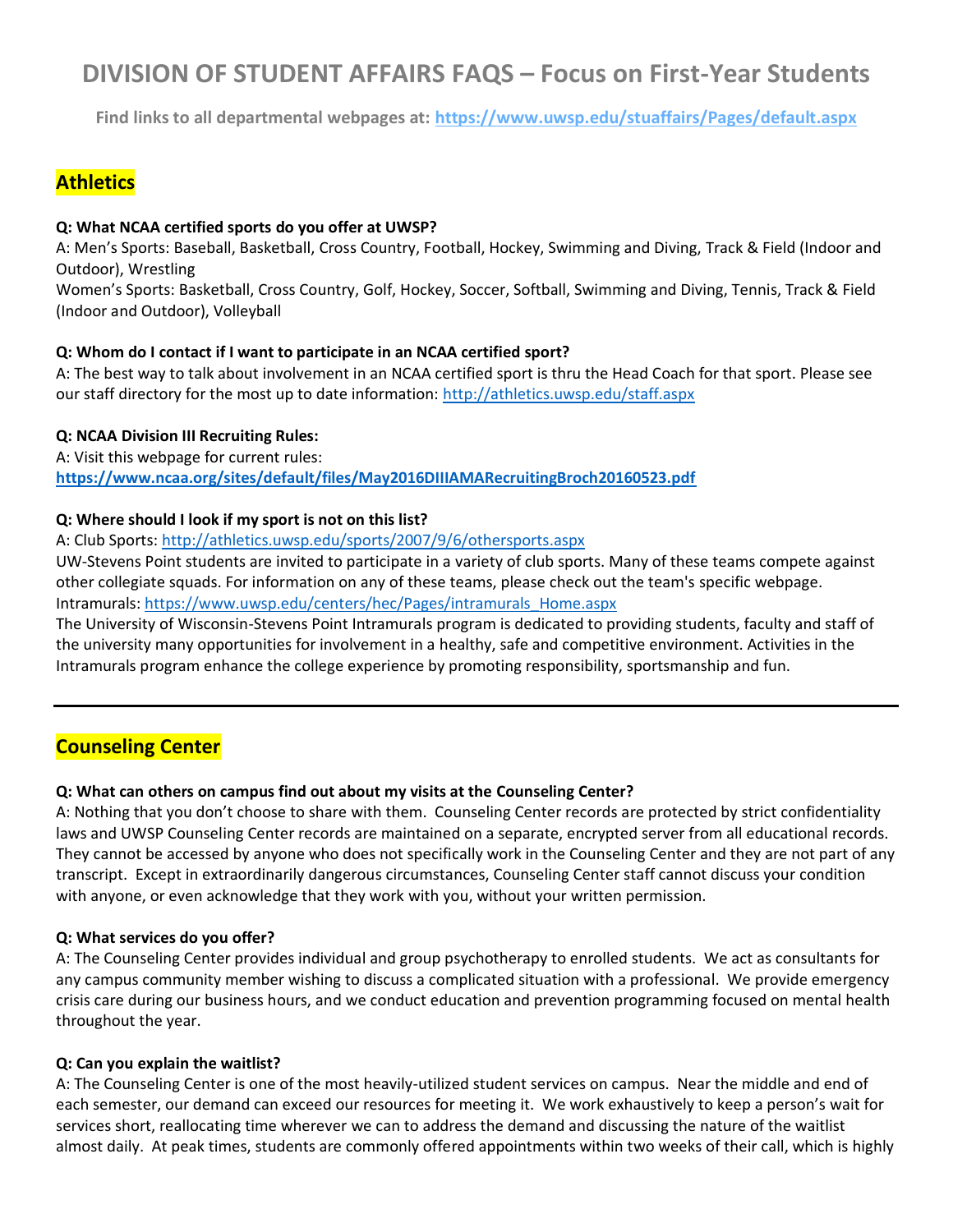similar to what local private practitioners are able to offer. Students with severely restrictive schedules experience the longest waits.

### **Q: Are there costs involved in getting help at the Counseling Center?**

A: No. Psychological care at the Counseling Center is covered by student services fees. You will not be charged for any therapy visits.

#### **Q: Is there a session limit?**

A: Yes. For reasons related to demand and our strong desire to keep initial waits as short as possible, the Counseling Center had to implement a session limit several years ago. Students are able to be seen for up to 20 individual visits over the course of their degree. Though concerning to some, 20 sessions is a great deal of individual psychological care and frequently takes multiple semesters of regular meetings to reach. Few people approach the session limit, and those that do have options for continuing their care here. Group therapy does not count towards the session limit in our policies and can sometimes be an appropriate way to continue getting one's needs met when session limits become an issue.

#### **Q: Do you do Psychological assessments for things like ADHD or Learning Disabilities?**

A: Psychologists at the Counseling Center do have the expertise to administer and interpret these tests and the materials to do so. However, our ability to offer them is severely limited by the demand we have for clinical services. It is often necessary to refer students to outside providers for formal neuropsychological assessments. Contact our office if you have questions about assessments or how to best obtain a thorough assessment.

#### **Q: Do you employ any students?**

A: No. Our clinical staff consists entirely of experienced, licensed, mental health professionals and we do not operate a training program. We do not employ students in support roles either, so no student can access Counseling Center records about anybody, past or present.

#### **Q: Could a member of your staff give a presentation to my group on campus?**

A: Yes, absolutely! Spreading awareness about mental health and training students to be capable with mental health matters is a priority for our office. Contact our office about the program you have in mind, and we will work with you to create and deliver it.

### **Q: Where are you located and how can I contact you?**

A: The Counseling Center is on the 3<sup>rd</sup> floor of Delzell Hall. To speak to someone about an appointment or to consult with someone about a concerning situation, call 715-346-3553 or walk-in and talk to our reception staff.

### **Q: Can you discuss my mental health with a professor or outsider if I want you to?**

A: With your written permission, Counseling Center staff can speak to others about you or communicate in writing about you. If you are wanting this, your provider will discuss your request in detail and discuss the risks and benefits of releasing the information you have in mind. If this form of disclosure is appropriate, your provider will secure your written permission, and then discuss only what was agreed to with the professor or outsider. Contact our office or your provider for additional information.

### **Q: What is your role with transgender or non-binary students seeking Hormone Replacement Therapies on campus?**

A: Staff at the Counseling Center collaborate with physicians in the Health Service to offer HRT to students with diverse gender identities. Part of this process at UWSP involves a consultation with a Psychologist to discuss matters related to transition and to ensure that you are well-prepared for the medical, psychological and psychosocial challenges associated with HRT. We do not act as gatekeepers who determine who is or is not eligible, but we do work to ensure that those seeking HRT are well prepared for this form of medical care and fully able to participate in it.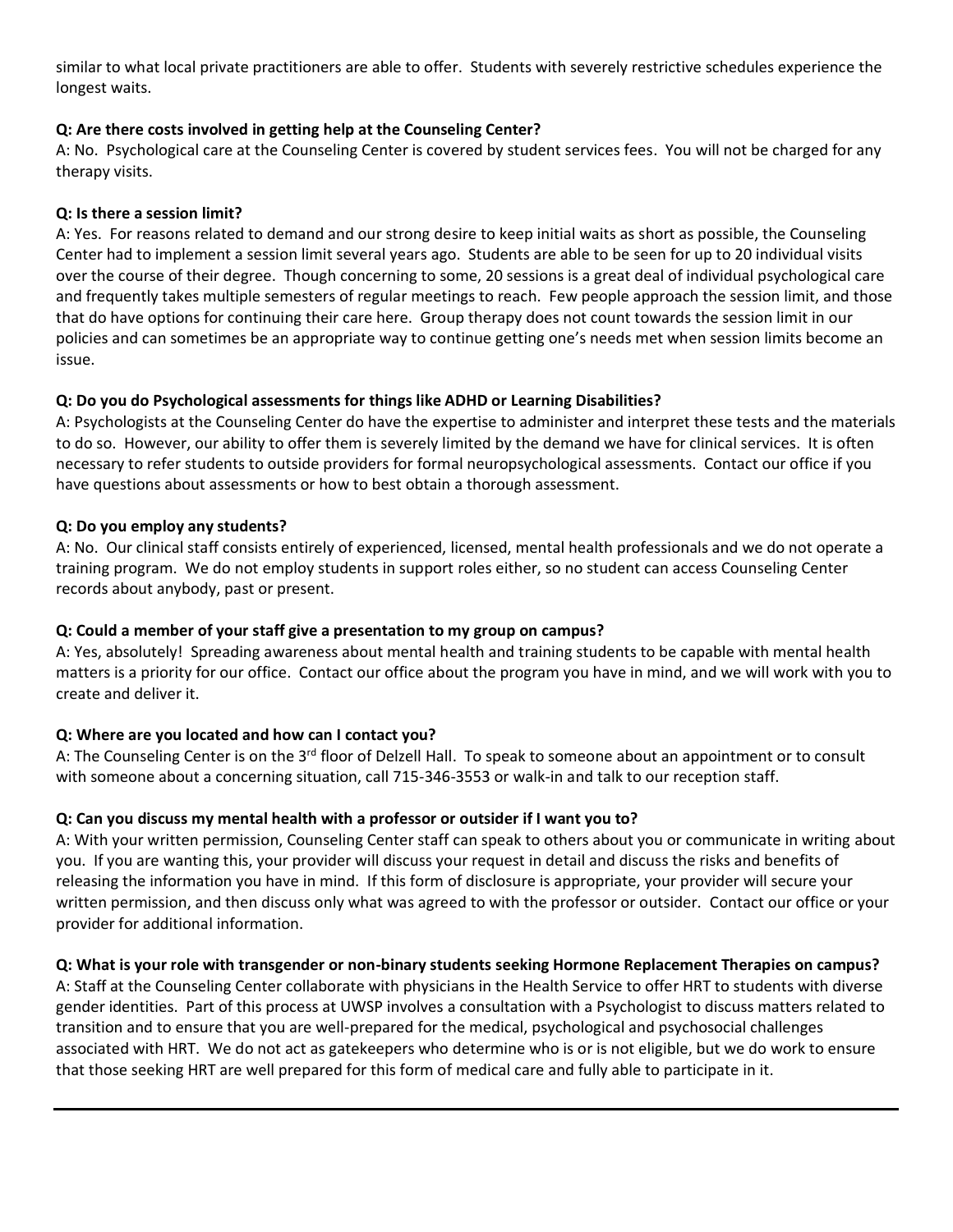# **Dean of Students (DOS)**

#### **Q: What are the DOS five core principles?**

A: The Dean of Students Office empowers all students to discover, pursue, and achieve their personal and educational goals through five core principles: Community Support, Student Advocacy, Personal Responsibility, Student Success, and Wellness.

#### **Q: What does the DOS do?**

A: The Dean of Students Office fosters personal responsibility and student development, advocates for student issues, needs and concerns, responds to emergency and crisis situations affecting students, and represents the University to various constituencies. The DOS office handles:

- Academic concerns
- Conduct concerns
- Personal concerns
- Off-campus students
- Safe Point Project
- Sexual assault information/resources
- Student legal services
- Center for Prevention
	- o Alcohol and other drug abuse prevention

#### **Q: Where is DOS located and how can I contact the office?**

A: Contact our office at [715-346-2611,](tel:%20715-346-2611) [DOS@uwsp.edu](mailto:DOS@uwsp.edu) or you may visit our office in 212 Old Main.

# **Dining and Summer Conferences**

#### **Q: How do I get a job with dining?**

A: Dining is always hiring! The best part is that you can get a job before you start your first semester on campus. You can apply online by visiting the dining website: uwsp.edu/dining

#### **Q: Am I required to have a meal plan?**

A: The UWSP Housing Contract requires that all students living in traditional residence halls participate in a meal plan. This requirement excludes Hyer Hall and The Suites.

#### **Q: When does my meal plan begin and end?**

A: Semester dining plans follow the residential halls schedule with some variation. Fall and spring semester dining plans begin on move-in day. They typically end after lunch on the last day of exams during both semesters. **BREAKS**: Meals are not available during break periods (Thanksgiving, Winterim, Spring).

#### **Q: How do I change my meal plan?**

A: Changes to plans can be made at the PointCard Office in the DUC during the first two weeks of each semester, as well as between semesters.

#### **Q: Are there any limits to my meal plan?**

A: No, there is not a daily or weekly limit to your meal plan.

#### **Q: What happens if I do not use my meal plan?**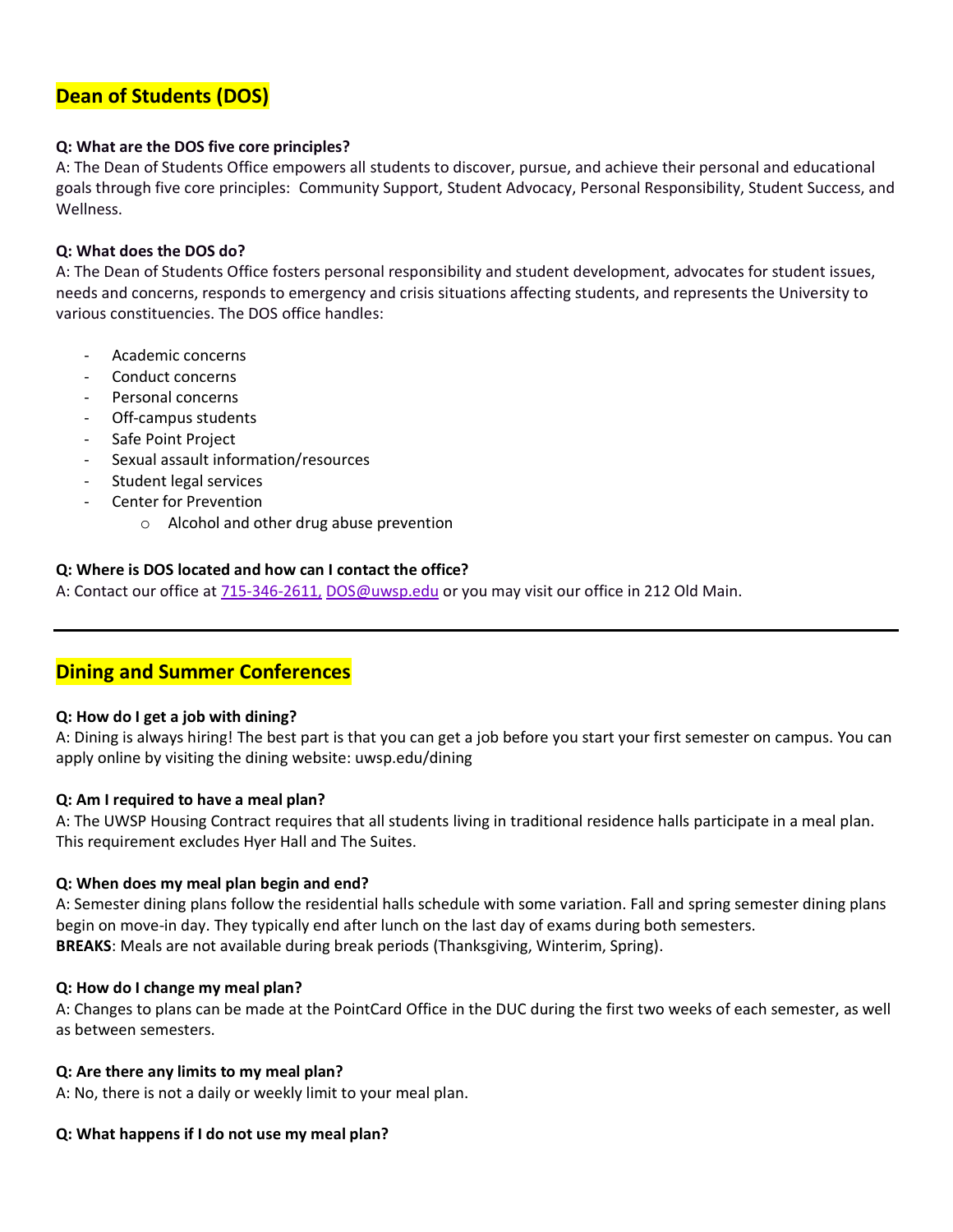A: A maximum of \$200 Dawg Dollars may roll over from the fall to spring semester as long as a new residential dining plan contract is signed and remains active for the entire spring semester. All Dawg Dollars must be used by the end of the spring semester and DO NOT carry over.

#### **Q: How do I find out my balance?**

A: Any Dining location cashier will be able to tell you. You can also see your balance through the PointCard Office website: pointcard.uwsp.edu

#### **Q: How do I look at the menu before entering?**

A: There is an online menu called NetNutrition: netnut1.uwsp.edu. There are also TV screens at each location with the daily menu.

#### **Q: How are special/restricted diets handled?**

A: Dining and Summer Conferences has a Registered Dietitian on staff. Schedule an appointment with Becky Konkol, RDN, CD. Becky will work with you to create options that will meet your needs while dining here at UW-Stevens Point. Visits with our dietitian are at no additional cost. Contact: email [bkonkol@uwsp.edu](mailto:bkonkol@uwsp.edu) or call 715-498-9124.

#### **Q: How do I learn about upcoming events?**

A: Posters and TV screens display upcoming events in the residential halls and around campus. Dining and Summer Conferences also has active Facebook and Instagram accounts. Follow at: @UWSPdining.

# **Diversity and College Access (DCA)**

#### **Q: What is the purpose of DCA?**

A: The primary mission of DCA is to improve the retention and graduation rates of underrepresented students by promoting their academic and personal growth. DCA assists in the personal development of African-American, Native American, Latina/Latino/Latinx, Asian American and Pacific Islander students, and LGBTQ+ students. Diversity and College Access supports the students' learning activities in and out of the classroom setting.

#### **Q: What areas make up DCA?**

A:

**1. DCA Main Office | SSC 220 | 715-346-3225 | [dca@uwsp.edu](mailto:dca@uwsp.edu)** Work: Diversity Training, Social Justice Training, Student Retention Outreach, English For College (EFC) Pre-College Program DCA Director: Dr. Lizette Rivera, Pronouns She, Her, Hers DCA Retention Coordinator: Vacant DCA Office Manager: Bridget Victorey, Pronouns She, Her, Hers

### **2. Gender and Sexuality Resource Center (GSRC) | DUC 206 | 715-346-3829 | [gsrc@uwsp.edu](mailto:gsrc@uwsp.edu)**

Work: Student Retention Outreach, Networking, One-on-One Advising, Coming Out Support Group, Queer and Trans People of Color (QTPOC) Initiative, Trans Support Group MCRC Coordinator: Alan H. Bustamante, Pronouns They, Them, Their

**3. Multicultural Resource Center (MCRC) | DUC 208 | 715-346-4791 [| mcrc@uwsp.edu](mailto:mcrc@uwsp.edu)** Work: Student Retention Outreach, Networking, One-on-One Advising, Men of Color Initiative, Women of Color Initiative

MCRC Coordinator: Courtney Taylor, Pronouns She, Her, Hers

**4. Native American Center (NAC) | SSC 204 | 715-346-3576 | [nac@uwsp.edu](mailto:nac@uwsp.edu)** Work: Student Retention Outreach, Networking, One-on-One Advising, Tribal Relations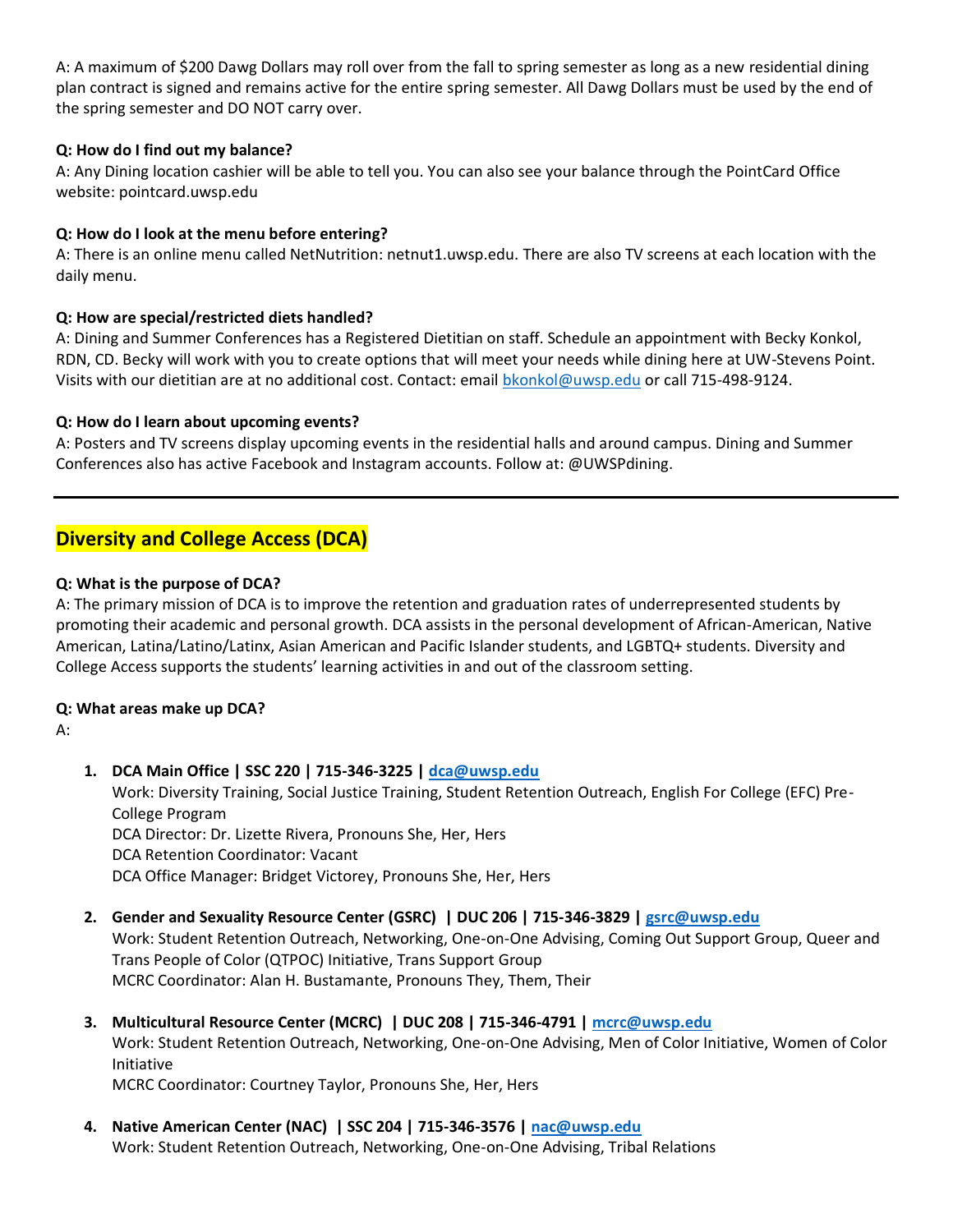**5. TRiO Upward Bound (UB) Pre-College Program | Nelson 204 | 715-356-3337 | [upwardbound@uwsp.edu](mailto:upwardbound@uwsp.edu)** Work: UB works with high schools students year-round to provide pre-college guidance through online tutoring, monthly school visits, on campus workshops, and a summer residential program. UB Director: Judy Young, Pronouns She, Her, Hers

## **HRG-UCLCC Children's Learning Center**

#### **Q: Who can I contact for more information?**

A: You can call the office or visit our website for more information. Becky Helf (Director) 715-346-4370 RoxAnne Forrest (Program Assistant) 715-346-4370 [www.uwsp.edu/childcare](http://www.uwsp.edu/childcare)

#### **Q: Are you affiliated with Gesell? What is our relationship?**

A: No, the UCLCC is a separate program from Gesell. Both programs are offered on the UWSP campus. The UCLCC has a unique mission, value and philosophy encompassed within full day programming options.

#### **Q: Who do you serve? What age groups of children does the UCLCC serve?**

A: Families/age groups we serve: Families UWSP students UWSP faculty/staff Community members Age groups 6 weeks-12 years

#### **Q: Where is the UCLCC located? How do we get there?**

A: In the basement of Delzell Hall. On the corner of Fremont St. & High St., enter through the doors on the west side of the building. Parking available in lot Z, 2 reserved child care stalls or any metered spot.

#### **Q: How do I go about applying to work at the UCLCC?**

A: Access the application online through the UWSP childcare website [www.uwsp.edu/childcare,](http://www.uwsp.edu/childcare) listed under the employment tab. Or contact administration @ 715-346-4370.

#### **Q: How do I go about getting my child on the waiting list?**

A: Use the UWSP childcare website at [www.uwsp.edu/childcare,](http://www.uwsp.edu/childcare) listed under the enrollment tab and click on the waiting list form. You can also submit directly to the UCLCC by email at [childcare@uwsp.edu,](mailto:childcare@uwsp.edu) or by mail.

#### **Q: What hours are you open? Closures?**

A: Hours of operation are 7:30 a.m. – 5:30 p.m. Monday through Friday. Closures include: Martin L. King Jr. Day, Memorial Day, Independence Day, Labor Day, Thanksgiving Day & the day after Christmas break – approx. one week between Christmas Day & New Year's Day Spring break week is assessed yearly via email survey with staff and families Does not close for inclement weather unless UWSP fully closes

#### **Q: What are the options for care?**

A:

- Full-time
- Part time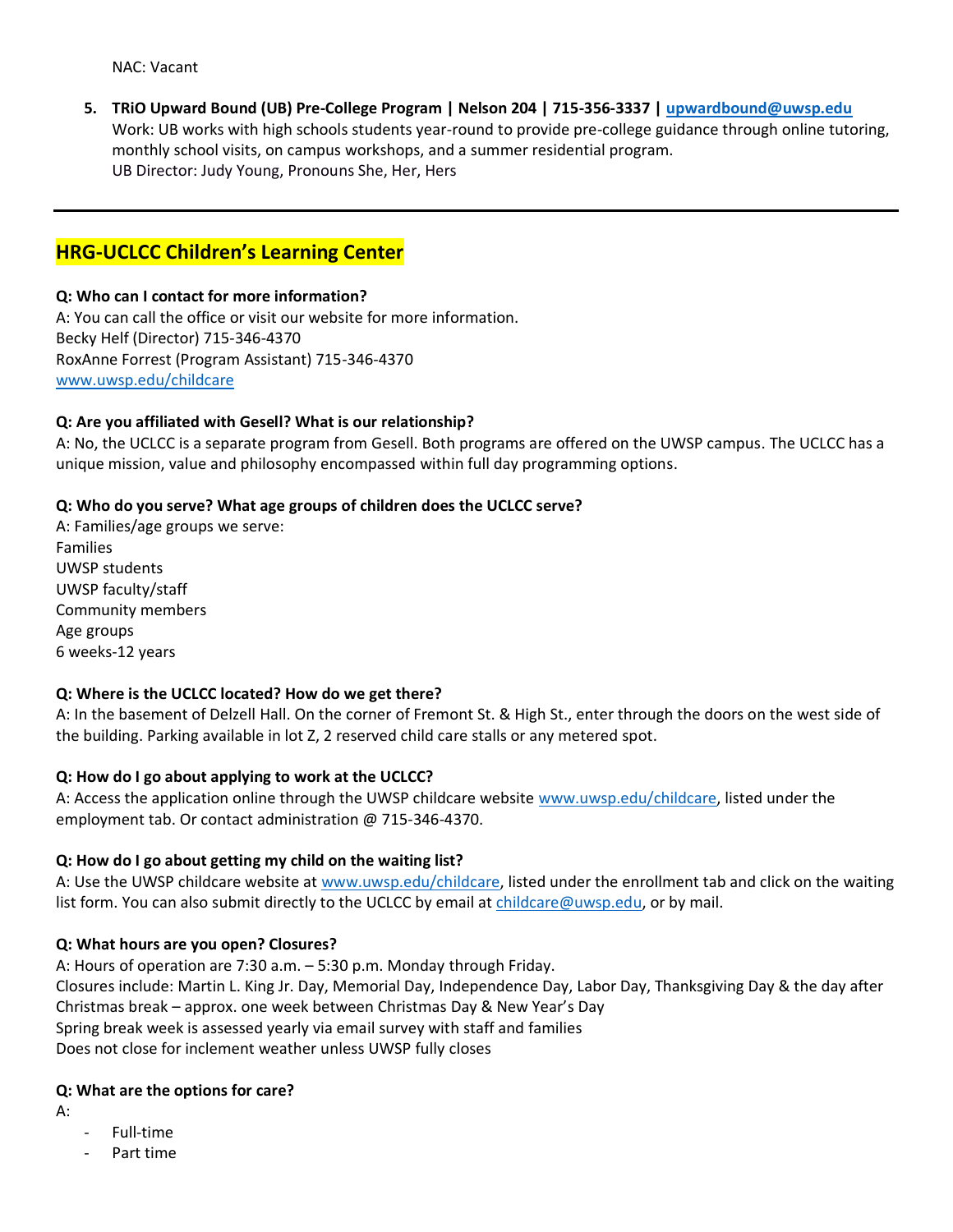- Year-round, academic year
- Full or half day options

#### **Q: Are there financial assistance opportunities?**

A: Yes! Contact your county Health & Human Services for Wisconsin Shares eligibility. UWSP Student-Parents can apply for a Child Care Scholarship through the UCLCC website. UWSP student-parents receive a reduced rate on childcare tuition.

#### **Q: Can I fulfil my academic experiential learning requirement at the UCLCC?**

A: Yes! The UCLCC is a model Early Childhood Education site. They collaborate with partners throughout UWSP and the community. Contact program administration to make arrangements or stop on in.

**Residential Living** (full FAQ page available here: [https://www.uwsp.edu/resliving/Pages/faqsPolicies/faq.aspx;](https://www.uwsp.edu/resliving/Pages/faqsPolicies/faq.aspx) specific move-in info available here: [https://www.uwsp.edu/resliving/Pages/MOVEIN.aspx\)](https://www.uwsp.edu/resliving/Pages/MOVEIN.aspx)

#### **Q: What size sheets do I need (what size are the mattresses)?**

A: "Extra-long" mattresses (80") are in all of our residence halls.

#### **Q: Can I bring my pet lizard (cheetah, salamander, goat, etc.) with me?**

A: Sorry, your pet (fill in the blank) must stay at home when you come to school. Fish contained in a 10-gallon (or smaller) aquarium are permitted.

#### **Q: How should I have my mail addressed?**

A: Your mail should be addressed as: Your Name Your Room Number, Your Hall's Name Your Hall's Street Address (see your hall's web page for specifics) Stevens Point, WI 54481 For more about sending mail and packages, please [check here.](https://www.uwsp.edu/resliving/Pages/mail.aspx)

### **Q: What size microwave/refrigerator can I bring?**

A: Microwaves must be 1500 watts or smaller in size. You may have up to 5.4 cubic feet of refrigerated space in your room; this can be one 5.4 cu. ft. fridge or a combination of two smaller ones.

#### **Q: Where do I park my car?**

A: During the first week of classes, you may park in Lot Q (behind Allen Center) without a permit. After the first week of classes, you must have a parking permit. Parking permits are available on a limited basis through the Parking Office (715- 346-3900). You may also purchase permits on-line a[t www.uwsp.edu/parking.](https://www.uwsp.edu/parking)

#### **Q: What is the ceiling height of my room?**

A: The ceilings are between 7'8" and 7'9" in height (there are slight variations between rooms because of the texturized ceilings) for DeBot buildings (Baldwin, Burroughs, Hansen, Knutzen, Neale, Steiner, Thomson and Watson Halls). The ceilings for Allen quad buildings (Hyer, May Roach, Smith and Pray-Sims Halls) are approximately 7'3" in height.

#### **Q: How large is the door opening to my room?**

A: The width of the room door is 32"; height varies from room to room.

#### **Q: What day do the halls open?**

A: Halls open a day or two before each semester. For specific dates, please see our [department calendar.](https://www.uwsp.edu/resliving/Pages/faqsPolicies/calendar.aspx) Because of staff training, we are unable to authorize arrivals prior to the date stated on our calendar.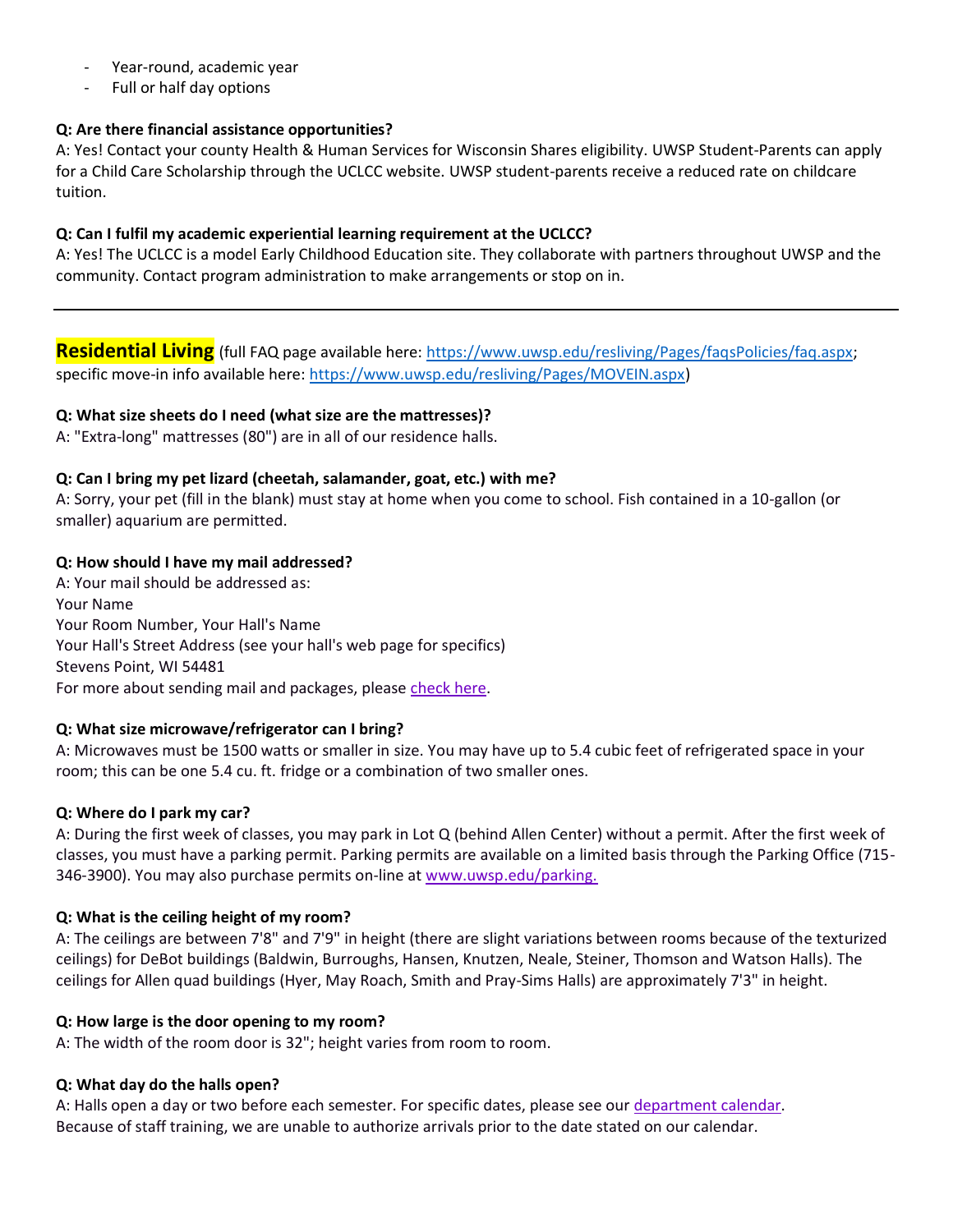#### **Q: Where do I do laundry?**

A: There is a full laundry in the basement of each residence halls. To utilize the machines in the laundry room, you will need [PointCASH](http://pointcard.uwsp.edu/) on your Point Card. Learn more about hall laundry facilities [here.](https://www.uwsp.edu/resliving/Pages/hallsRooms/laundry.aspx)

## **Student Health Service**

#### **Q: If I am on medications from my medical provider in another location, can I get them filled at the Student Health Service Pharmacy?**

A: The pharmacy at Student Health Service will be happy to fill prescriptions issued by "outside" or "hometown" providers if they meet the following conditions:

- 1. The medication must already be available on our formulary. (We cannot provide "special orders" for nonformulary medications.)
- 2. We can only accept written, faxed, mailed or phoned-in prescriptions from your provider's office. No electronic prescriptions (E-Rxs) are accepted.
- 3. We may be able to transfer your prescription from your regular pharmacy (*mail-order pharmacies are excluded*). The easiest way to request a transfer from a non-mail-order pharmacy is to show our pharmacist the prescription label from your old container (if available), or at minimum, provide him with the name and phone number of the pharmacy you wish to have your prescription transferred from. *\*Since our pharmacy is not in operation during recesses (Summer, Winter, and Spring break), freshly issued prescriptions from your provider's office are preferred in order to avoid circumstances that might leave you unable to fill your prescriptions at other "outside" pharmacies during those time-frames.\**

The cost of the medication will be billed to the student's account and the student is responsible for payment. This cost can then be submitted by the student to his/her health insurance company if desired. Most prescriptions will cost the student between \$6.00 to \$12.00 for a 30-day supply, and a few dollars extra for 90-day supplies should your provider authorize this amount.

#### **Q: Do I have to pay to be seen for a medical or mental health appointment?**

A: No, you can have unlimited outpatient visits to see a clinician for a physical, illness, injury or other concern at no cost. Acute care labs and medications are often provided at no or low cost. All medical and mental health visits are confidential.

#### **Q: Can I get my allergy shots at the Student Health Service clinic?**

A: Yes, in cooperation with your allergist, allergy shots are administered by a nurse for a small fee.

#### **Q: Is the clinic a walk-in clinic or do I need to schedule an appointment to be seen?**

A: Appointments are encouraged and can be made by calling (715) 346-4646 from 7:45 a.m. - 4:30 p.m. Monday – Friday.

There are some services available as walk in services: These include:

- 1. Walk-In Nurse Cold Clinic for cold symptoms
- 2. Urinary Tract Infection visits for established patients
- 3. Walk In STI testing on Thursdays from 11-1 during Fall and Spring semesters

#### **Q: What are the clinic and pharmacy hours?**

A: Clinic hours are Monday-Friday 7:45 a.m. - 4:30 p.m. all year and pharmacy hours are Monday-Friday, 9 a.m.-12 p.m. and 1-5 p.m., during Fall and Spring semesters only. Basic prescribed medications are available through an on-site dispensary during winter and summer breaks when the pharmacy is closed. Student Health Service is closed on weekends and legal holidays.

#### **Q: What services are offered at the Student Health Service Clinic?**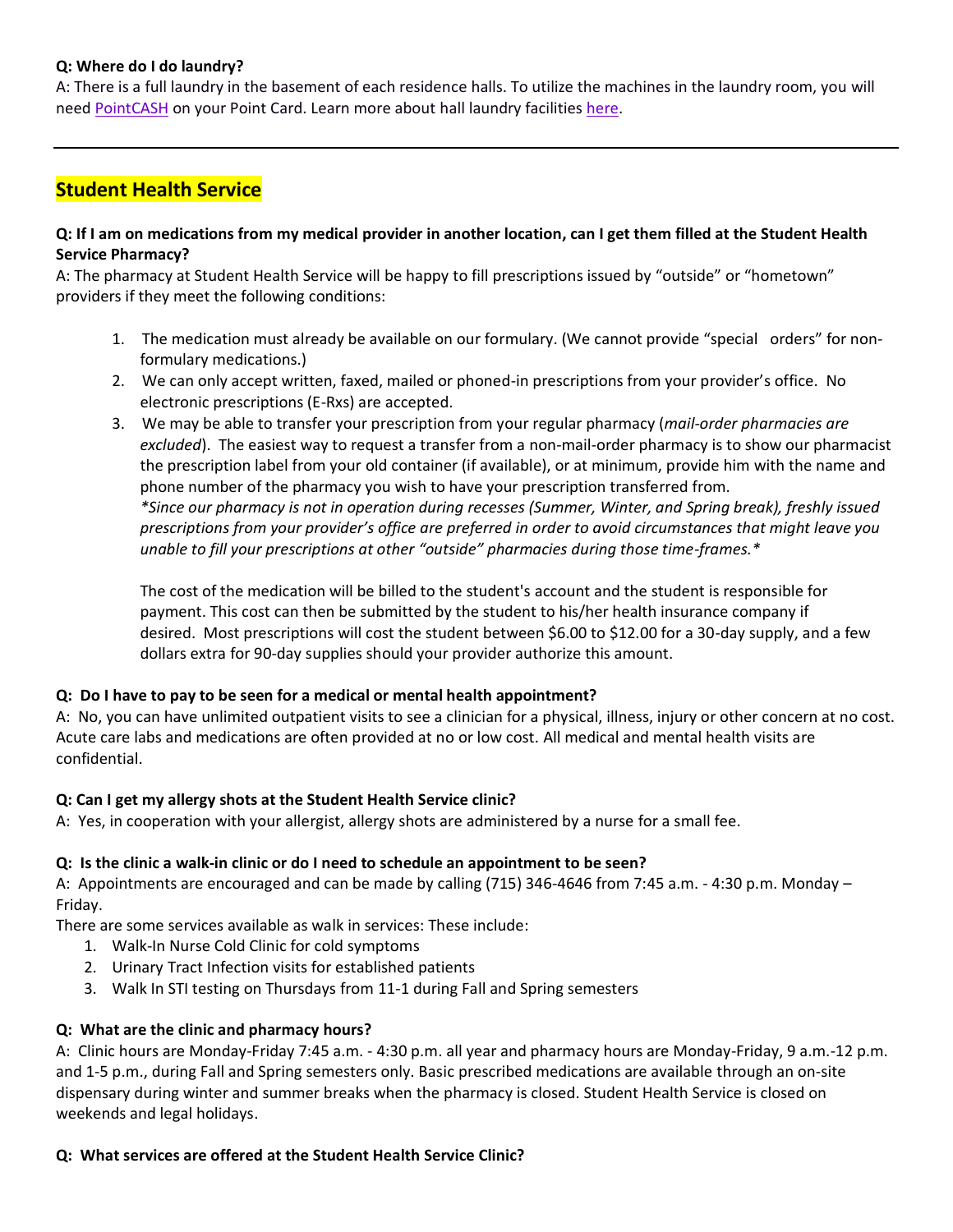A: Student Health Service provides primary care to all currently enrolled UWSP students as well as accessible pharmacy, laboratory, mental health care, allergy injections, dietary and physical therapy services within one integrated clinic.

### **Q: Do I need health insurance to use Student Health Service?**

A: Student Health Service does not bill health insurance and most services are provided free of charge through segregated fees paid by the student each semester. However, health insurance is recommended for services sought elsewhere such as specialist referrals, urgent care or Emergency Department care, hospitalization, ambulance transport as well as specialty medications, and x-rays.

### **Q: What is available at Student Health Service but NOT fully covered by the pre-paid segregated fee (additional charges may result):**

A:

- Vaccinations are charged at the cost of the vaccine
- Specialty laboratory tests performed at the Student Health lab (basic panels, flu tests)
- Medications taken on an ongoing basis (available based on pharmacy inventory, provided at low cost)
- Radiology (X-ray, ultrasound) these services can be ordered by Student Health to be done at local providers, with charges per your insurance policy's coverage and reimbursement at that provider

Services **NOT** covered at all by the pre-paid fee for Student Health Service:

- Hospitalization and specialist visits at community clinics
- Emergency room or urgent care visits
- Specialty laboratory tests performed by an outside laboratory
- Medication obtained at community commercial pharmacies
- Complex wound care or surgical procedures

Students are strongly encouraged to obtain supplemental health insurance to cover such services as emergency and hospital care, specialist care, and ambulance transport.

#### **Q: Who is eligible to use the services at Student Health Service?**

A: Any UWSP students enrolled in the current semester taking at least one credit hour. Online classes do not count toward enrollment as they do not contribute to segregated fees which fund the clinic.

#### **Q: I am sick and need an appointment, who do I call?**

A: Student Health Service at 715-346-4646.

#### **Q: Does Student Health Service pay if I am sent to an urgent care clinic or Emergency Room?**

A: No, you are responsible for all costs for care obtained at outside facilities.

#### **Q: My son/daughter is sick and needs an appointment. What can I do?**

A: Have them call 715-346-4646 during business hours to set up an appointment. The patient needs to make the appointment themselves to maintain confidentiality and ensure that all necessary information is obtained.

### **University Centers**

#### **Q: What are the University Centers?**

A: **Three buildings. 23 programs. Countless out-of-class experiences. Your University Centers are the hub of student life.**

Your University Centers bring the places, programs and people of the UW-Stevens Point campus together. We're based in the three largest student activity buildings on campus—the Dreyfus University Center (DUC), the Allen Center and the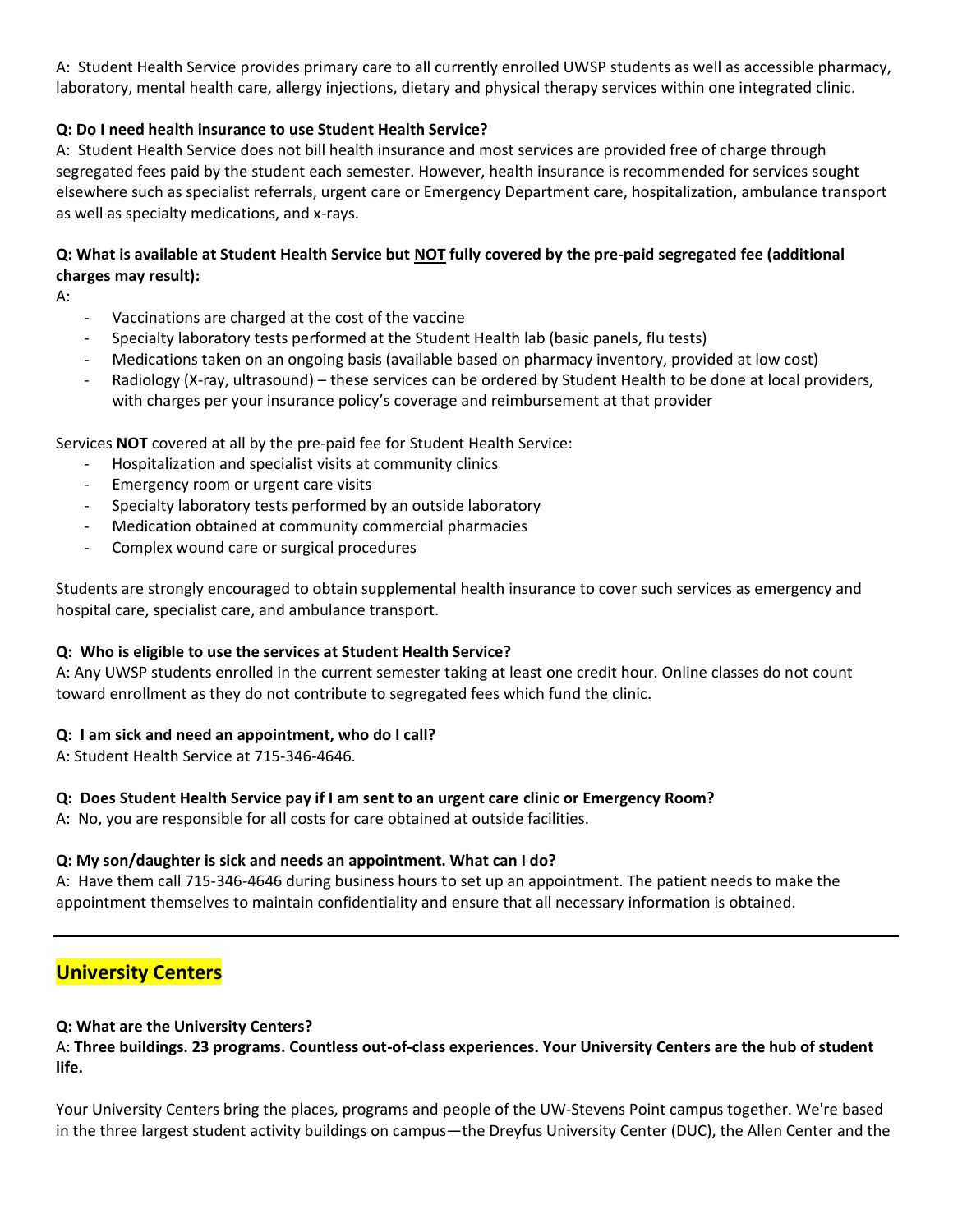Health Enhancement Center (HEC)—and we provide students and our community with unique, enriching engagement and entertainment opportunities beyond the classroom, inspiring a lifetime of learning, growth and success.

Just some of our programs and services include:

- Campus Activities and Student Engagement (CASE)
- Campus Reservations
- Fitness and Recreation Programs
- PointCard Office
- University Centers Student Employment
- University Information and Tickets
- University Store and Text Rental

As the University Centers, we help you get out of the classroom and into all that makes student life so amazing here at UWSP.

#### **Get involved. Make an impact. Be a Pointer. Find out more at [www.uwsp.edu/centers.](http://www.uwsp.edu/centers)**

### **Q: What's all included in Campus Activities and Student Engagement (CASE)?** A: **Educate. Experience. Explore. Entertain. Employ.**

Campus Activities and Student Engagement (CASE) provides UWSP students with leadership and involvement resources and opportunities to fulfill the five "Es" throughout their collegiate career. From finding the perfect part-time job and volunteering your time and talent, to attending concerts, movies and more put on by our student-run Centertainment Productions, or just grabbing the perfect cup of coffee at our Basement Brewhaus, CASE makes it easy to carve out your own unique Pointer life.

When you think CASE, think these opportunities:

- Basement Brewhaus
- Centertainment Productions
- Greek life
- Leadership
- Student employment
- Student organizations
- The Cupboard (on-campus food pantry)
- Volunteerism

**Learn more about CASE and how you can get involved and engaged—[www.uwsp.edu/centers/case.](http://www.uwsp.edu/centers/case)** 

#### **Q: What's all included in Fitness and Recreation Programs?** A: **Get your fitness and recreation on.**

Through Fitness and Recreation Programs at UWSP, we offer students plenty of choices to have fun, get out and be active. Find your perfect fitness and recreation fit:

- Aquatics Center
- Cardio Center
- Climbing Wall
- Club Sports
- Group Fitness
- **Intramurals**
- Open Recreation
- Outdoor Rentals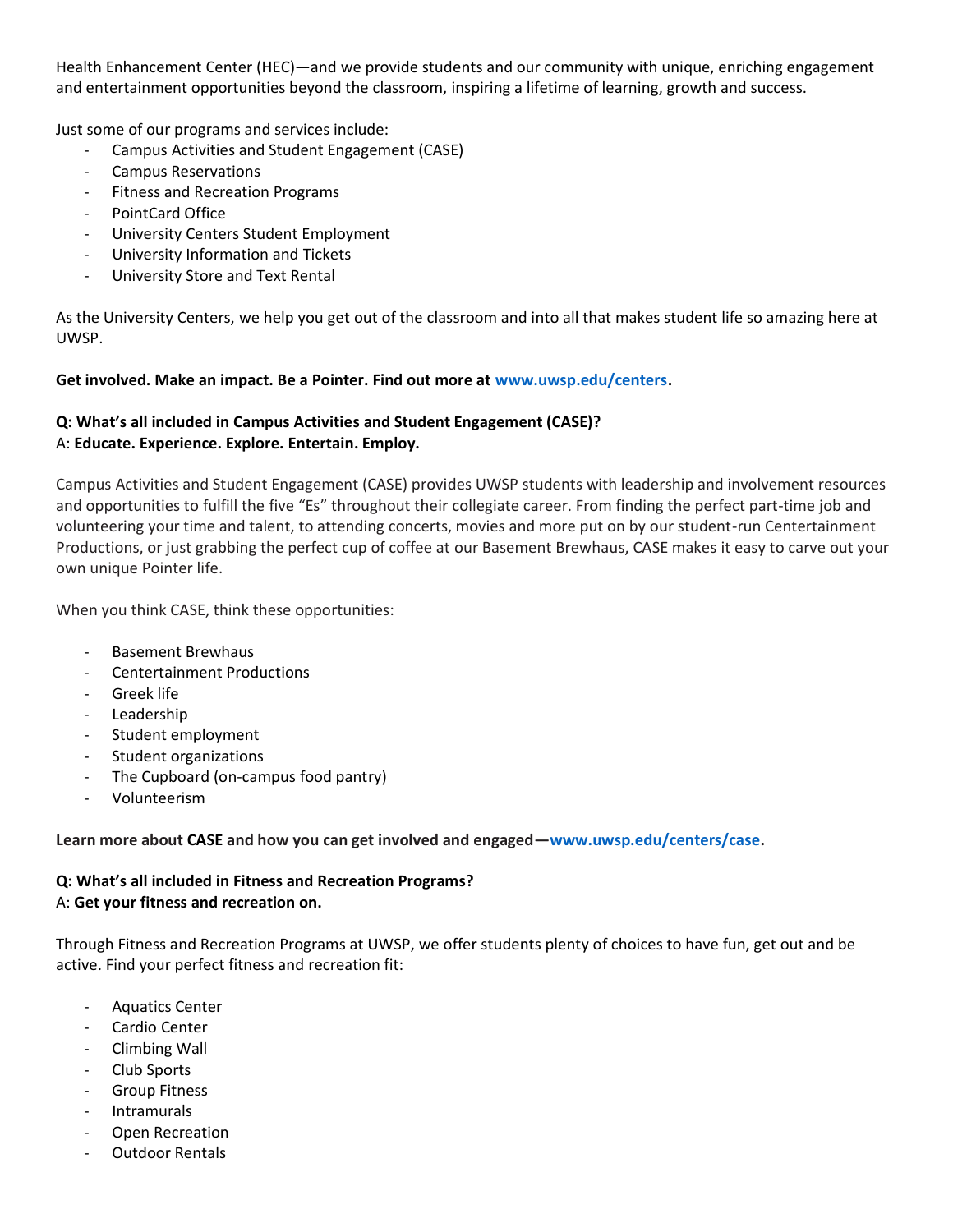Strength Fitness Center

-

**Get active on campus—the choice is yours! Explore Fitness and Recreation Programs and other opportunities to help you live your best Pointer life a[t www.uwsp.edu/centers.](http://www.uwsp.edu/centers)**

### **Q: What do I need to know about the University Store and Text Rental?**

A: **Our University Store and Text Rental has you covered. Your one-stop for student life essentials—including textbooks.**

Did you know that UWSP is one of the few universities nationwide offering a textbook rental program? Renting your textbooks saves you time, headaches—and most importantly—**\$1,142** each academic year! Our University Store and Text Rental is also home to all the resource materials and supplemental books you may require, as well as plenty of Pointer apparel and other items you need to live a seamless Pointer life.

**Find out more a[t www.uwsp.edu/centers/store,](http://www.uwsp.edu/centers/store) and shop online a[t https://universitystore.uwsp.edu.](https://universitystore.uwsp.edu/)**

# **Q: What other services do the University Centers offer?**

#### A: **Your University Centers. At your service.**

Along with everything we offer through CASE, Fitness and Recreation Programs and the University Store and Text Rental, we're also proud to provide an array of additional services critical to your student life—services like:

- **Campus Reservations**
	- o Your source for finding and reserving space in campus facilities
- **PointCard Office**
	- o Get your PointCard here, along with information on all PointCard-related accounts, like PointCash
- **Program Services**
	- $\circ$  A student-operated department here to provide audio-visual support for on-campus events
- **University Centers Administration**
	- $\circ$  Housed on the third floor of the DUC, you'll find access to anyone from the University Centers Marketing Team to the University Centers Director
- **University Information and Tickets**
	- o Your source for university event tickets, information, campus lost-and-found and much more

### **Learn more about all of these services a[t www.uwsp.edu/centers.](http://www.uwsp.edu/centers)**

# **Q: What are five essential things I need to know about University Information and Tickets?**

- A:
- 1- They're the campus operator for the whole university
- 2- They serve as an information hub (centrally located in the first-floor lobby of the Dreyfus University Center), helping students and the local community with any inquiry
- 3- They complete your ticket transactions
- 4- They offer benefits to student organizations
- 5- Their staff are here to help YOU—no question is too small or "stupid" to ask

#### **For more information on University Information and Tickets, visit**

**[https://www.uwsp.edu/centers/shoppingservices/Pages/University\\_Tickets\\_Information/default.aspx.](https://www.uwsp.edu/centers/shoppingservices/Pages/University_Tickets_Information/default.aspx)** 

### **Q: What exactly is my PointCard for?**

A: Administered by the PointCard Office, conveniently located on the third floor of the Dreyfus University Center, there are many perks your PointCard has to offer that many students don't realize. As your student ID, your PointCard is your ticket for free admission to most on-campus events. It also provides discounts on purchases at participating businesses, doubles as your free city bus pass, and holds your on-campus gym memberships (plus free group fitness classes!).